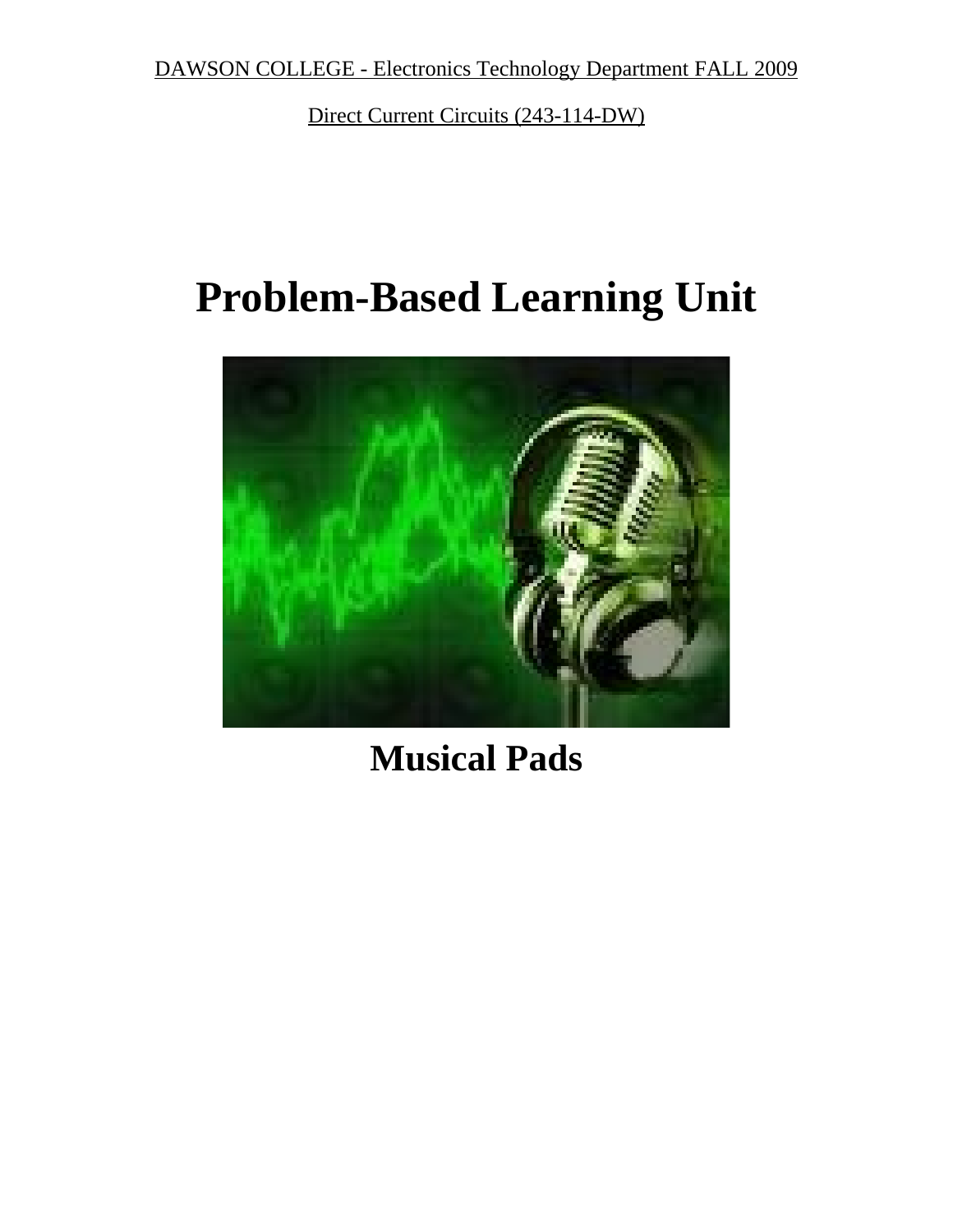# **PART 1.0: THE PROBLEM**

### **OBJECTIVES:**

By completing the PBL, students are expected to learn how:

- 1. To solve problems in an organised manner using brainstorming and resource investigation techniques,
- 2. To build on prior knowledge and acquire new knowledge throughout the case study,
- 3. To use basic computer packages (Word, Excel, and PowerPoint) and engineering simulation packages (MultiSim),
- 4. To work in groups by managing group meetings and recording them using formal minutes to note all actions and decisions.

### **DISCUSSION OF PROBLEM**

You are all in 2H.3 studying for DC circuits (what good students you are), when you notice a frantic, crazy haired guy at the door. He seems to be trying to get into the lab. One of you gets up and opens the door. He bolts in like a lunatic, "Dudes, you've got to help me. Our teacher's gone insane. He has us doing this PBL thing. We have to do a recording, but the mics he gave us are garbage, and we're getting too much clipping. He said we "might" need 10dB attenuator pads. What the h@\$\$ are attenuator pads? What the h@\$\$ is 10dB? Someone told me you guys from Electrotech could help! Please! Please! Help me. This PBL is like worth 50% of our mark!"

(Aren't you glad yours is only worth  $5\% \circledcirc$ )

You tell him, sure, not to worry, and that you'll call him when you're done. As he leaves, you all look at each other and say, "What the h@\$\$ are attenuator pads?"

## **PART 2.0: THE SOLUTION**

You must use equipment and components you have used all semester long... that's a hint.

Some extra information you will need:

- The microphone is a 150  $\Omega$  device
- The pre-amp, which the microphone connects to is a 1.5 kΩ device.
- Audio equipment also requires a balanced load

You need to design and build the attenuator pads, one for each team member. You should test them to ensure that you have the right input resistance and output resistance, include test measurements in the team report. Now, go list all the terms and ideas you do not know and understand, and figure them out! Good luck.

## **PART 3.0: ASSESSMENT**

The assessment for this exercise will be based on the following:

- 1. the solution,
- 2. notes taken during team meetings,
- 4. Self-Assessment (to be given later),
- 5. Peer Evaluations (to be given later).

3. meeting minutes (there is a difference),

All these components should be bound into one report with a title page, each members name and ID, and all other pertenant info that goes on a title page.

### **PART 4.0: REFERENCES**

The following is taken from various sources, but particularly from http://www.materials.ac.uk/guides/pbl.asp

#### **The 7-step Project plan of PBL**

The following stepped plan approach is essential in order to ensure a systematic method of working is used for all the case studies. Thus group meetings should be structured to conform to the following 7-Step Project Plan of PBL:

#### Prepared by: B. Lorkovic Contributions from: A.Tsatoumas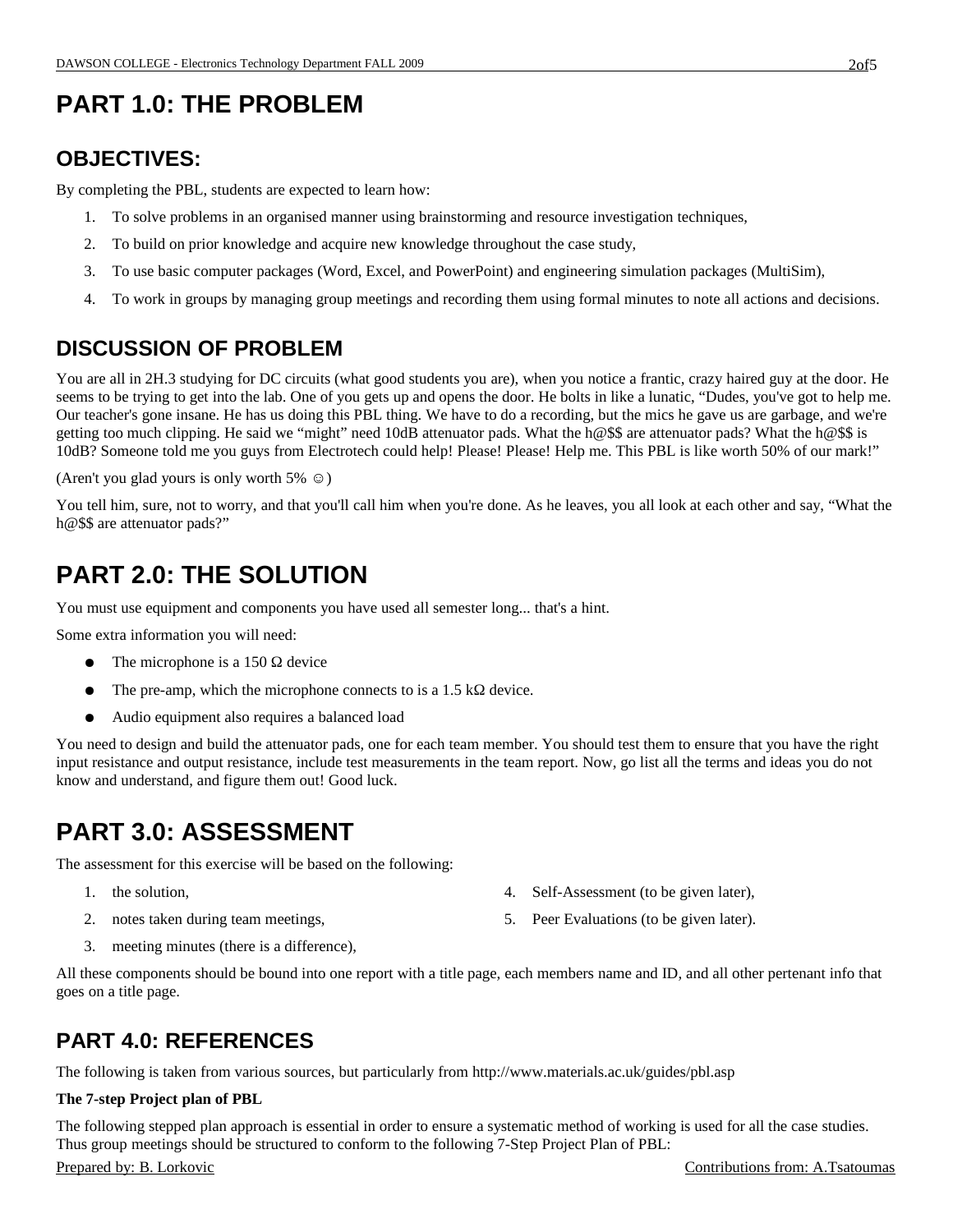- 1. Explain unknown wording, statements and concepts
- 2. Define the problem(s)
- 3. Brainstorm analyse/try to explain the problem(s)
- 4. Make a systematic inventory of explanations
- 5. Formulate self-study assignments
- 6. Perform self-study assignments
- 7. Report and evaluate on self-study. After each group meeting, the group formulates the next stage of the self-study assignments

#### *Step 1: Explain unknown wording, statements and concepts:*

First, students will read the problem outline, and then they should identify any words, terms or concepts whose meaning they are unclear about. Other student members of the group may be able to provide definitions. It is important that students feel safe to be frank about what they do and do not understand.

*Output:* Words on which the group cannot agree a meaning should be listed as learning questions.

#### *Step 2: Define the problem(s)*

Students are encouraged to contribute their views concerning the nature of the problem. The tutor may need to encourage them all to contribute in a broad discussion. It is quite possible for different group members to have a different perspective of the problem. Comparing these views helps to define the task ahead.

*Output:* List of problems.

#### *Step 3: Brainstorm*

This is the most crucial step in the problem solving process. Here students test out a wide variety of possible explanations or solutions for the problem using information from memory. With brainstorming, each member of the group makes suitable suggestions, until no more ideas are forthcoming. Initially, no priority is set for the suggestions and all ideas are viewed as being equally valid no matter how strange they may appear at first. The scribe writes down all possible ideas that contribute towards understanding, explaining and solving the problem on a white-board or a large sheet of white paper. Only after all the ideas are written down can they be discussed in more detail and priorities can be set. The tutor should discourage students from going into too much detail during the brainstorming phase. This step is essential as it encourages students to come up with different solutions to the same problem.

*Output*: List of possible explanations or solutions.

#### *Step 4: Make a systematic inventory*

Here the group re-examines the ideas raised in the brainstorming in more detail and compares their ideas against the problem outline to see how well they match, which solutions are linked and where further exploration is needed. This step will help define the selfstudy assignments of Step 5, as the group needs to organise the different explanations and solutions to form a limited number of tentative solutions.

*Output*: Ordering or linking of possible solutions from brainstorming.

#### *Step 5: Formulate self-study assignments*

The group agrees on a core set of learning objectives, often in the form of questions, which form the basis of students' self-study. These learning objectives should be specific and achievable within the time available between two group meetings. At the beginning of a case study (after the first meeting) it is important that all students share the self-study assignments, whereas in a later stage of the case study some students may have assignments that are not shared by the whole group.

*Output*: The written objectives are the main output of the group after each group meeting. These are circulated to all students and the tutor immediately after the meeting.

#### *Step 6: Perform self-study assignments*

In this step, the students will individually seek out any available learning resources to obtain the information that will contribute towards understanding, explaining and solving the problem. It should be emphasised that each student is responsible for their assignment and must be prepared to contribute to solving the problem. After each group meeting, the group will formulate the next stage of the self-study assignments. For some PBL problems, students (as a group) will be requested to undertake experimental investigations to support their case studies. In these instances, it is essential that students liase with appropriate lab staff identified by the case study champion prior to booking a time slot to use lab facilities relavant to their case study.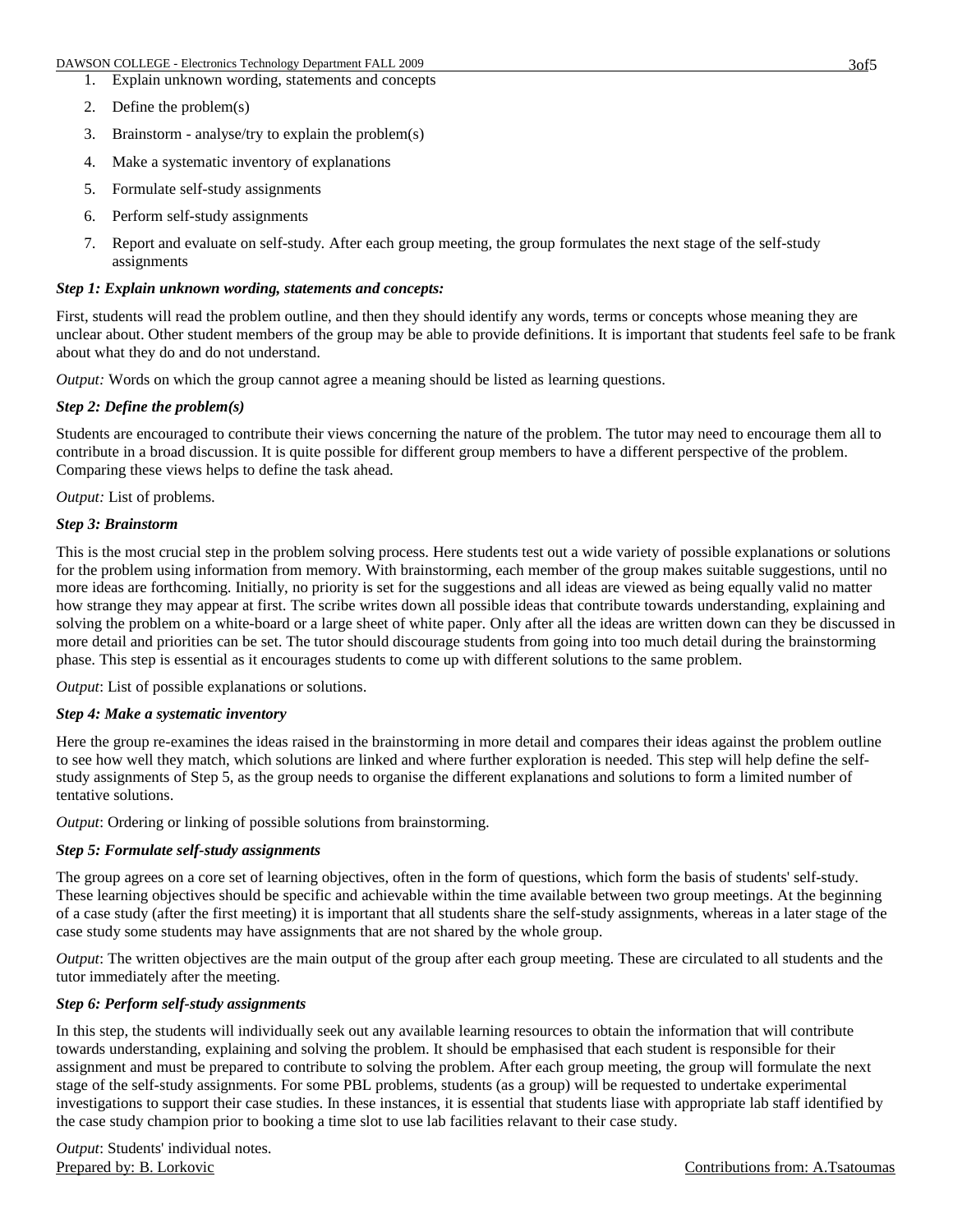In the second meeting, the group returns to discuss the self-study assignments. Each student reports on the output of their study, shares information about sources, helps each other understand, and identifies problem areas that need further study or expert help.

*Output*: Students' individual notes.

Whenever a case is completed with a written group report and/or a presentation, then the draft version of the report or presentation needs to be discussed during the last group meeting of that case.

#### **PBL Group Roles**

In the first year, the initial group selection for the first two case studies is determined by merging two tutor groups. For at least one of the two case studies, a student's individual tutor will also act as their case group tutor. After this, the groups will change on a random basis. This ensures that any effect of group selection is evened out over the first two academic years. Average group size is approximately five or six members.

By rotation at each meeting, students play four specific roles within the group. These are chair, minutes-secretary, scribe and general group members. Rotation ensures that students are exposed to all of these roles.

During a group meeting, the chair has the task of maintaining the agenda and steering the conversation. In order to have information available to the entire group, it is useful to keep a record as part of the work on a case study. The scribe does so by taking down important matters on a white board, flip chart or large sheet of paper. The information addressed in a student group must be incorporated in minutes of the group meeting. This facilitates the recording of a case study, and is part of the process of ensuring that the case study functions well. During each group meeting, one of the students therefore acts as secretary.

#### *Role of Chair*

- \* To lead the group through the 7 steps of PBL
- \* To ensure equal participation of all group members
- \* To maintain good group dynamics
- \* To keep time
- \* To ensure the group sticks to the task at hand
- \* To check if the scribe records the points raised in the discussion

#### *Role of Minutes-Secretary*

- \* To make minutes of meetings by structuring points written down by the scribe
- \* To distribute the minutes of the meeting to all group members and the tutor
- \* To participate in the group discussion

#### *Role of Scribe*

- \* To record points raised by the group
- \* To help the group order their thoughts
- \* To participate in the group discussion

#### *Role of Group Member*

- \* To follow the 7 steps of PBL
- \* To actively participate in the group discussion
- \* To listen to each other's contribution
- \* To ask open questions
- \* To research all the learning objectives independently
- \* To share information with each other

#### **Model Meeting Format in PBL**

Prior to each group meeting, an agenda is made. After every meeting is held, minutes are written and circulated. During the meeting the agenda should be followed systematically.